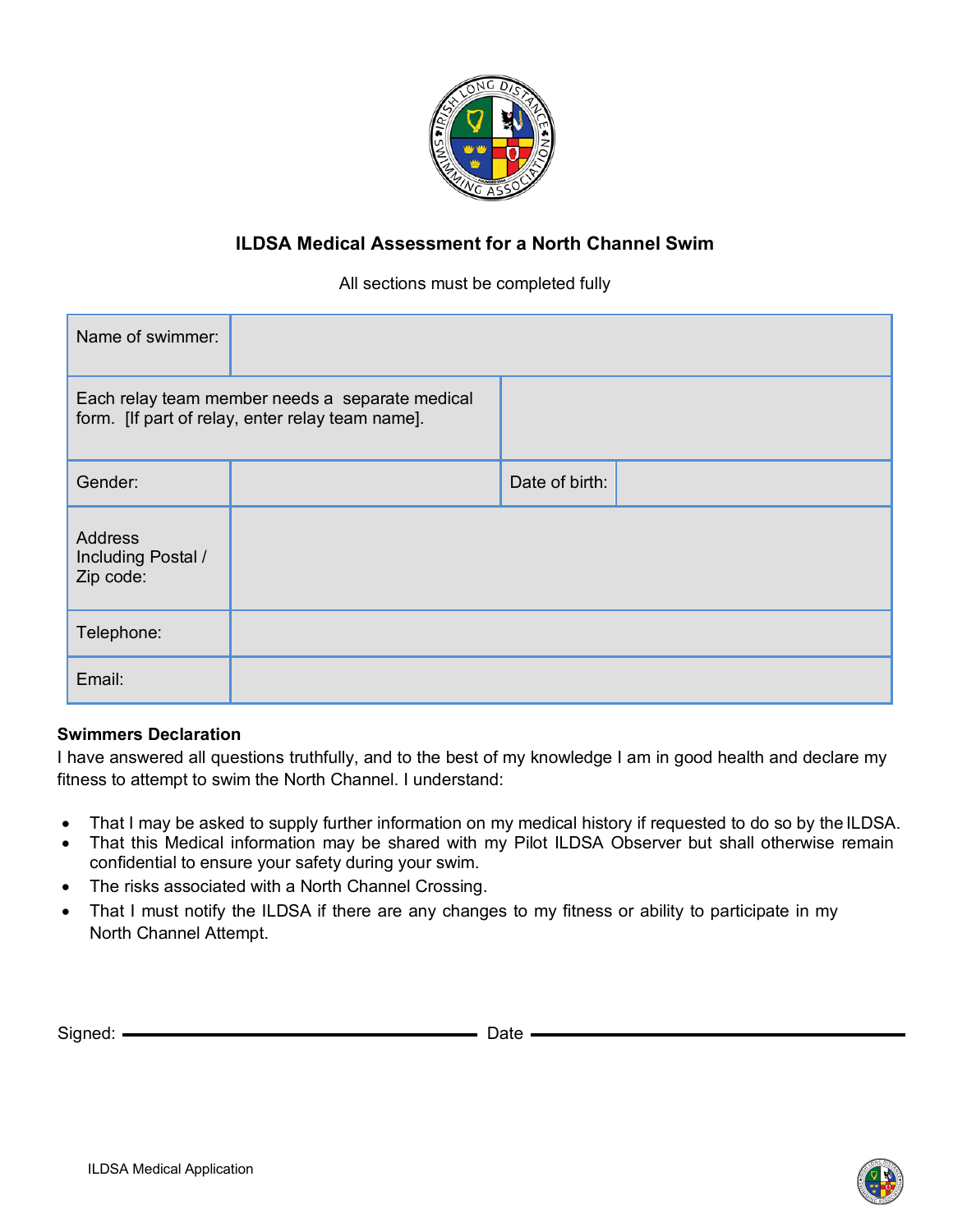

# **To be completed by the swimmer: Self Declaration**

| Have you ever suffered from:                   |                                   |  |  |  |
|------------------------------------------------|-----------------------------------|--|--|--|
| Ear trouble?                                   | YES / NO                          |  |  |  |
| Sinus trouble?                                 | YES / NO                          |  |  |  |
| Chest disease?                                 | YES / NO                          |  |  |  |
| Fainting / Blackouts / seizures?               | YES / NO                          |  |  |  |
| Anxiety disorders?                             | YES / NO                          |  |  |  |
| Diabetes?                                      | YES / NO                          |  |  |  |
| Heart or circulation problems?                 | YES / NO                          |  |  |  |
| Do you take medication regularly?              | YES / NO If yes please list below |  |  |  |
| Are you pregnant?                              | YES / NO                          |  |  |  |
| Do you consider yourself to have a disability? | YES / NO                          |  |  |  |

If you answered YES to any question, please give further information below:

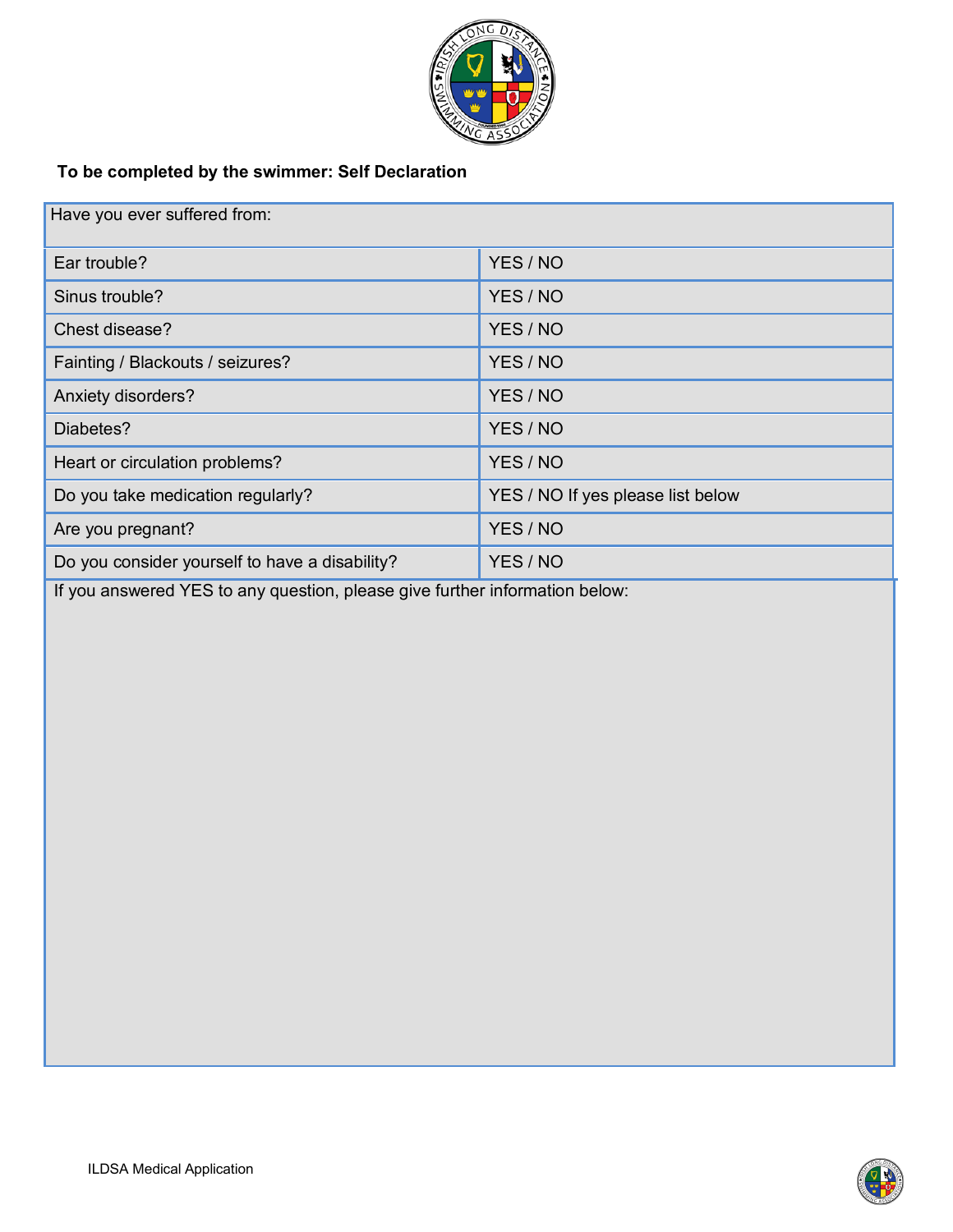

**To the Medical Doctor**: The North Channel is a sea swim, 21.6 miles long between Ireland and Scotland, with a water temperature of around 54°F (12°C). A swim crossing can take anywhere from 9-15 hours. This medical assessment confirms that the applicant is in a suitably fit condition to attempt such a feat of endurance. Please fill in all fields in the presence of the applicant.

| Name of Doctor     |                      |
|--------------------|----------------------|
| Address            |                      |
| Day time telephone | Evening<br>telephone |
| Email              |                      |

### **To be completed by the Doctor: If No issues write NA.**

| Height                                   |                                                | Weight |  |  |  |  |
|------------------------------------------|------------------------------------------------|--------|--|--|--|--|
| ENT:                                     |                                                |        |  |  |  |  |
| Cardio Vascular system include           |                                                |        |  |  |  |  |
| <b>Current Blood Pressure (BP)</b>       |                                                |        |  |  |  |  |
| Baseline Pulse Oxygen Level on room air: |                                                |        |  |  |  |  |
| <b>ECG Result: [Attach ECG printout]</b> |                                                |        |  |  |  |  |
| Urology:                                 |                                                |        |  |  |  |  |
| Medications:                             |                                                |        |  |  |  |  |
| <b>Additional Notes:</b>                 | Please continue on separate sheet if required. |        |  |  |  |  |

#### **Doctors Declaration**

The above tests were carried out by me on the date specified below, and, to the best of my medical knowledge, I believe the Applicant is suitably fit to attempt such a feat of endurance.

Signed: Date: